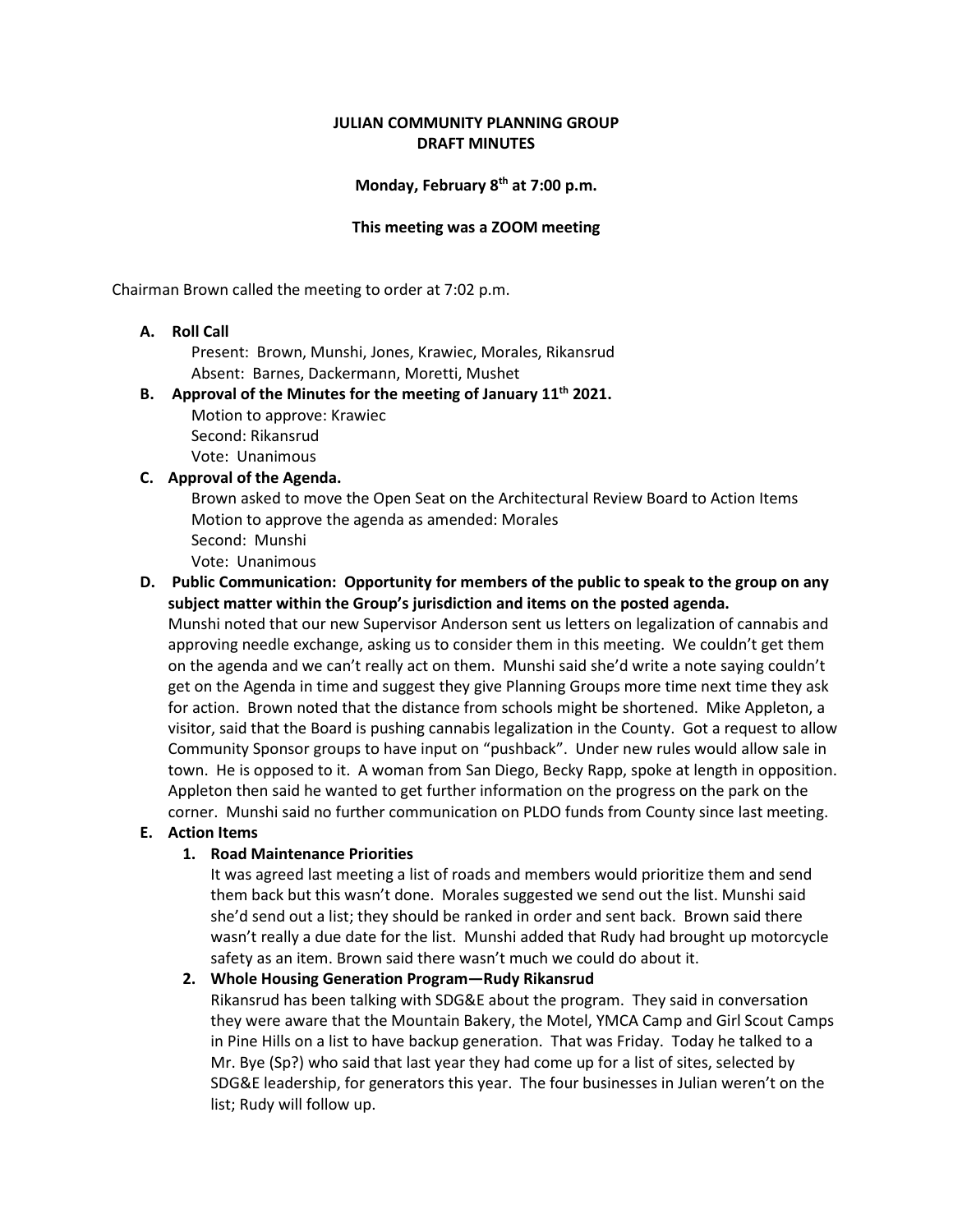# **3. R.P.O.—Resource Protection Ordinance (Grading Ordinance)**

It seems as if the County is considering removing agricultural clearing from the Grading Ordinance. We don't know when they'll make a decision.

## **4. Open seat on Planning board**

Bill Everett, a Julian biologist and resident, is interested in being on the JCPG. The Group was favorably disposed to the candidacy.

Munshi moved we recommend that Bill be on the Board.

Morales seconded.

Unanimous approval.

Brown will get Everett the paperwork he needs to complete.

# **5. General Plan Element Update—Climate Action Plan—safety Element; Environmental Justice Element; Income Housing Study**

CAP comments were due Feb. 4. Brown sent a letter on our views on the Safety Element, has not heard a reply. Environmental Justice is to reduce pollution in low income neighborhoods. We have written letters on fire safety element. Brown said he could send letter on fire issues in again. Munshi looked at Income Housing Study and it isn't pertinent to Julian because we aren't close to employment centers. Morales added that environmental justice also doesn't apply up here.

# **6. Promoting Renewable Energy Development**

Brown said we have a platte showing what areas interested in; Morales said the two areas are Inspiration Point and the top of North Peak. Munshi said map she saw a map with a lot of development at Mataguay in Warner's. She added that a Scott Barnett in the Supervisor's office said that Julian areas unlikely to be developed because too far from major users. She added that they weren't thinking of more wind turbines because amount of space used for energy didn't compare well with solar.

Munshi moved Planning group follow up with a letter to Scott Barnett and County and offered to draft the letter.

Morales seconded.

Jones said he had been in communication about this issue and recommendations will exclude wind and that there wasn't interest in the issue in Julian. Approved: Unanimous

# **7. MSCP North and east County Multiple Species Conservation Plan**

Everett spoke on Plan. It isn't likely that a plan will be done soon but it doesn't really matter because County has an agreement with wildlife agencies to proceed as if it is an approved plan. It is all governed by the California Environmental Quality Act but there are no mitigation banks in the East County….basically, it isn't anything we need to be concerned with in the foreseeable future.

**8. SDG&E—Public Safety Power Shutoff Event November 26-December 9—Comments** Munshi noted that we had decided in the last meeting to wait until we could invite an SDG&E person to speak in person because of community interest. Rikansrud added that SDG&E was primarily locating generators in the Pine Hills/Santa Ysabel/Wynola/Harrison Park area—Sector 222 where they tend to turn off power first.

# **9. Election of New Officers**

This was postponed to the next meeting. Brown said he would like to assign things to people for things they'd be interested in. Rikansrud volunteered for SDG&E, Jones for MSCP. Munshi said she could send out a list of things that occur repeatedly so people could find something they were interested.

### **10. Meeting Supervisor Anderson—February 24, 2021: 3 to 4 PM**